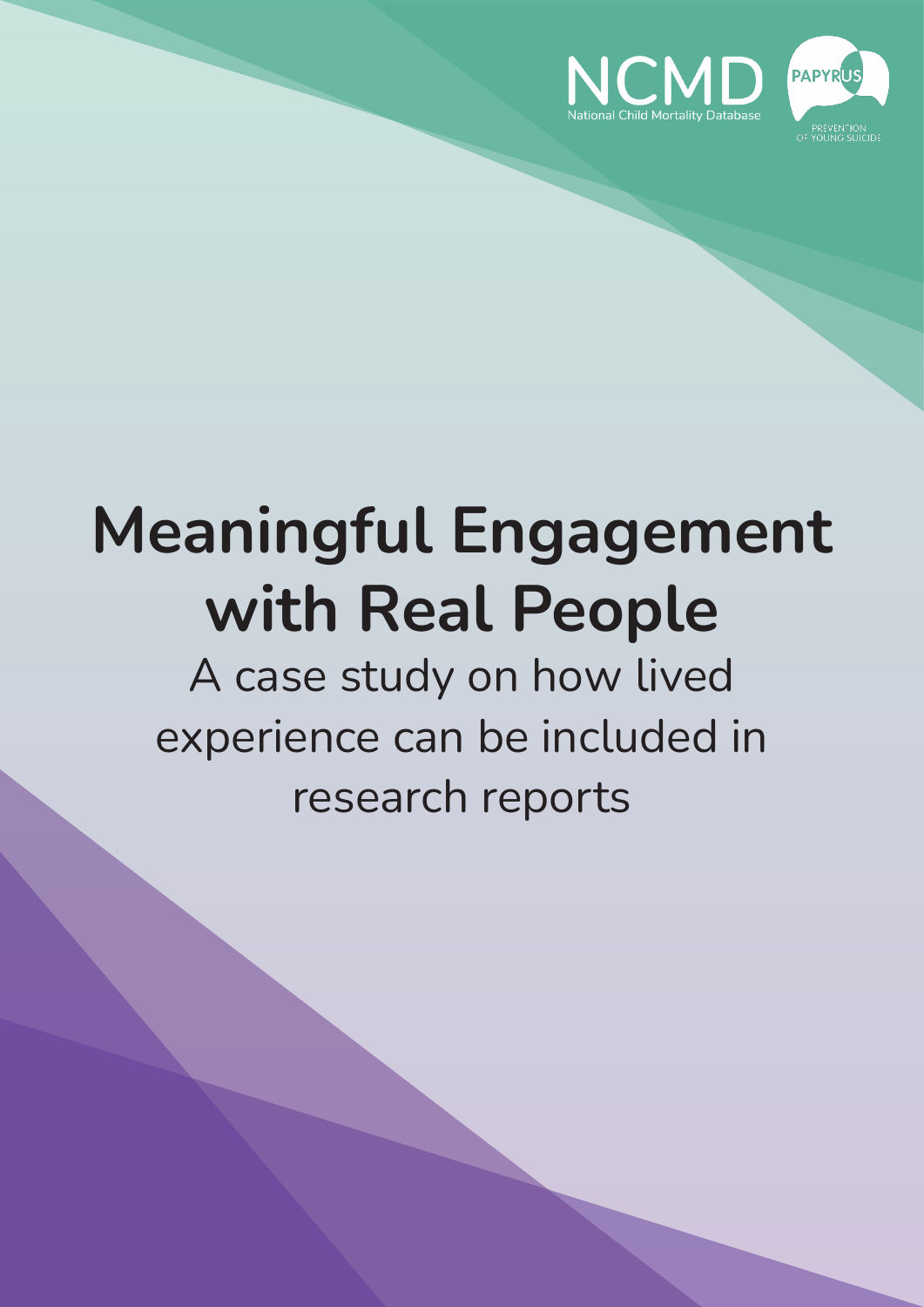#### **Overview**

The purpose of this case study is to describe the approach taken by the National Child Mortality Database (NCMD) to engage with charities and those with lived experience of an issue. NCMD considers it essential that the voices of those with experience of issues relating to child death are heard within our programme of work.

The case study will be of interest primarily to three groups of people, and it is organised by the perspectives of each of these groups in the partnership. They are:

- those wishing to undertake work in the patient and public involvement (PPI) space,
- charities who may be approached to collaborate in PPI workstreams; and
- individuals themselves who may want to share their experience of an issue or may be approached directly and asked to do so.

#### The Approach

The NCMD Approach to patient and public

### Collaboration

- Identify experts in the field you are interested in.
- Remember that people can become experts either by personal experience, professional background or both.
- Have a clear idea of the purpose of including lived experience in your project and communicate this to all collaborators early on.

engagement is based on the following principles:

- 1. Collaboration
- 2. Flexibility
- 3. Respect
- 4. Closing the loop

The case study below focuses on how this approach worked in practice for a specific PPI project. The project was to include lived experience in a thematic report on suicide in children and young people, however it is important to note that the approach described below can be applied or adapted for other outputs from PPI workstreams.

#### Our aim

When the NCMD team set out to write our thematic report on suicide in children and young people, we knew immediately that we had to help people to really understand the impact of suicide on families and the impact of suicidal thoughts for children and young people. One of the main reasons for this was to play a part in reducing the taboo around discussing these issues in the public domain. They are certainly not easy things to acknowledge and discuss, but nothing and no-one is helped by brushing these issues under the carpet and hoping they will go away. That being said, we were also aware of our strong duty to conduct these conversations sensitively and responsibly and to ensure that we do not inadvertently cause more harm in doing so.

#### NCMD perspective: Vicky Sleap, Programme Manager

So, having decided that this was our goal. how do we go about achieving it? The first and most important step is **collaboration**.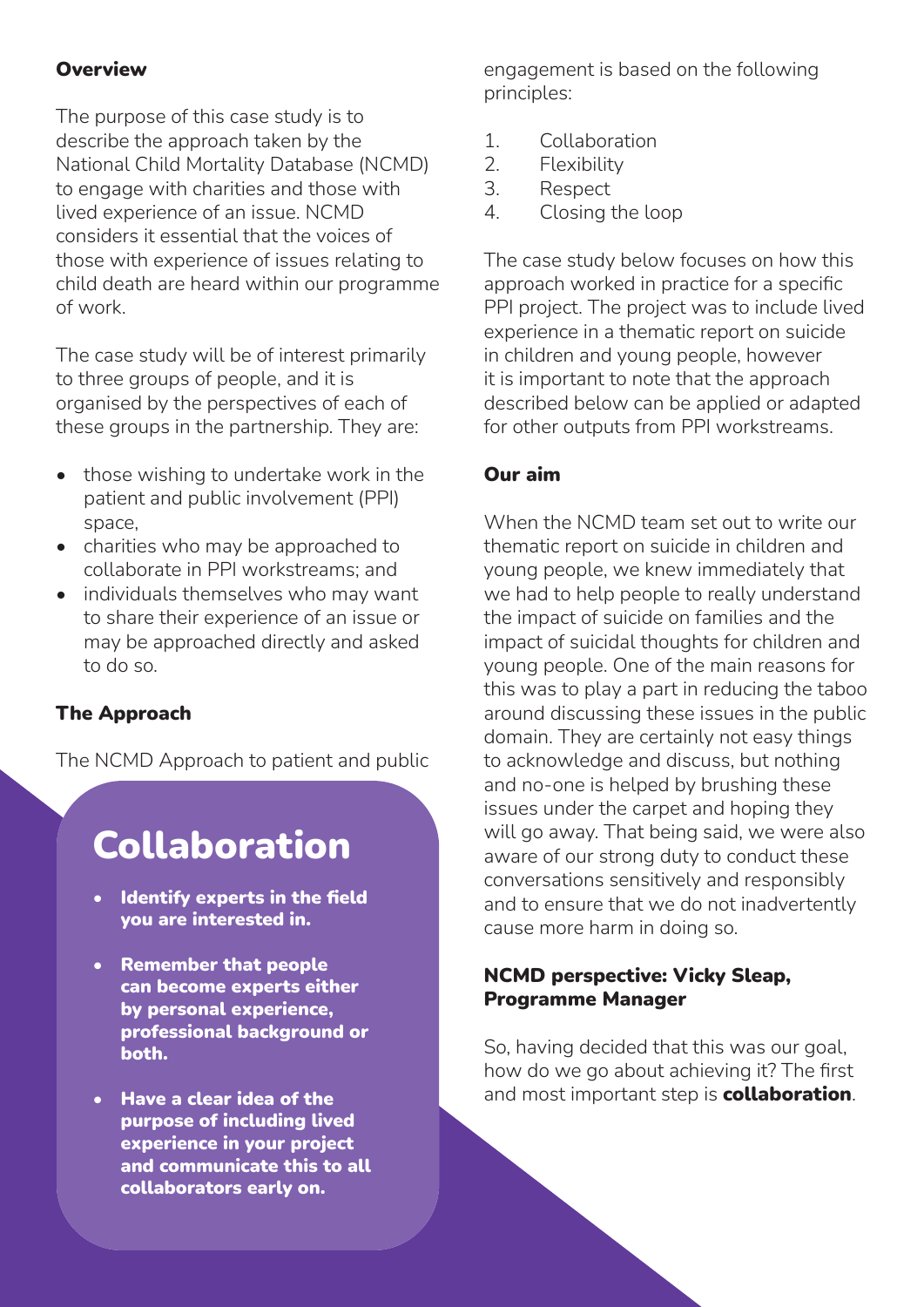"It was very important that our collaborators felt that they could express their stories in the way that felt most authentic to them"

We recognised that we could not achieve this alone and that those who were experts in this area, either by personal experience or by professional background, must be involved in developing and directing our process from the outset and in a meaningful way. Our first step was to contact PAPYRUS Prevention of Young Suicide and to invite them to join the working group for this report. One of the key principles of the work of PAPYRUS is to influence change at a national level and to contribute to suicide prevention strategies, ensuring lessons can be learned and implemented to help save young lives. This meant they would be well placed to advise who else we may need to join our collaboration.

Once we had identified that there were people who were willing to share their stories for our report, the next most important thing was to be flexible in our approach. I think the sensitivity of the topic helped to highlight the importance of flexibility and perhaps my own anxiety about ensuring that our collaborators were properly supported to contribute kept this in the forefront of my mind. Flexibility became a thread that ran throughout our work together and from my perspective, it was this feature that helped to create and

maintain a positive experience for everyone.

The first way in which we wanted to achieve flexibility was to not be too prescriptive about what we wanted in terms of content, word counts and detail. It was very important that our collaborators felt that they could express their stories in the way that felt most authentic to them. So, our initial communication to PAPYRUS gave brief details about the kind of thing we were looking for. This was helpful for one of the contributors, but for the other, we needed to provide more detail about what we were looking for to ensure they had everything they needed to be able to contribute fully. It was not a "one size fits all" approach and responding to the individual requirements of each coontributor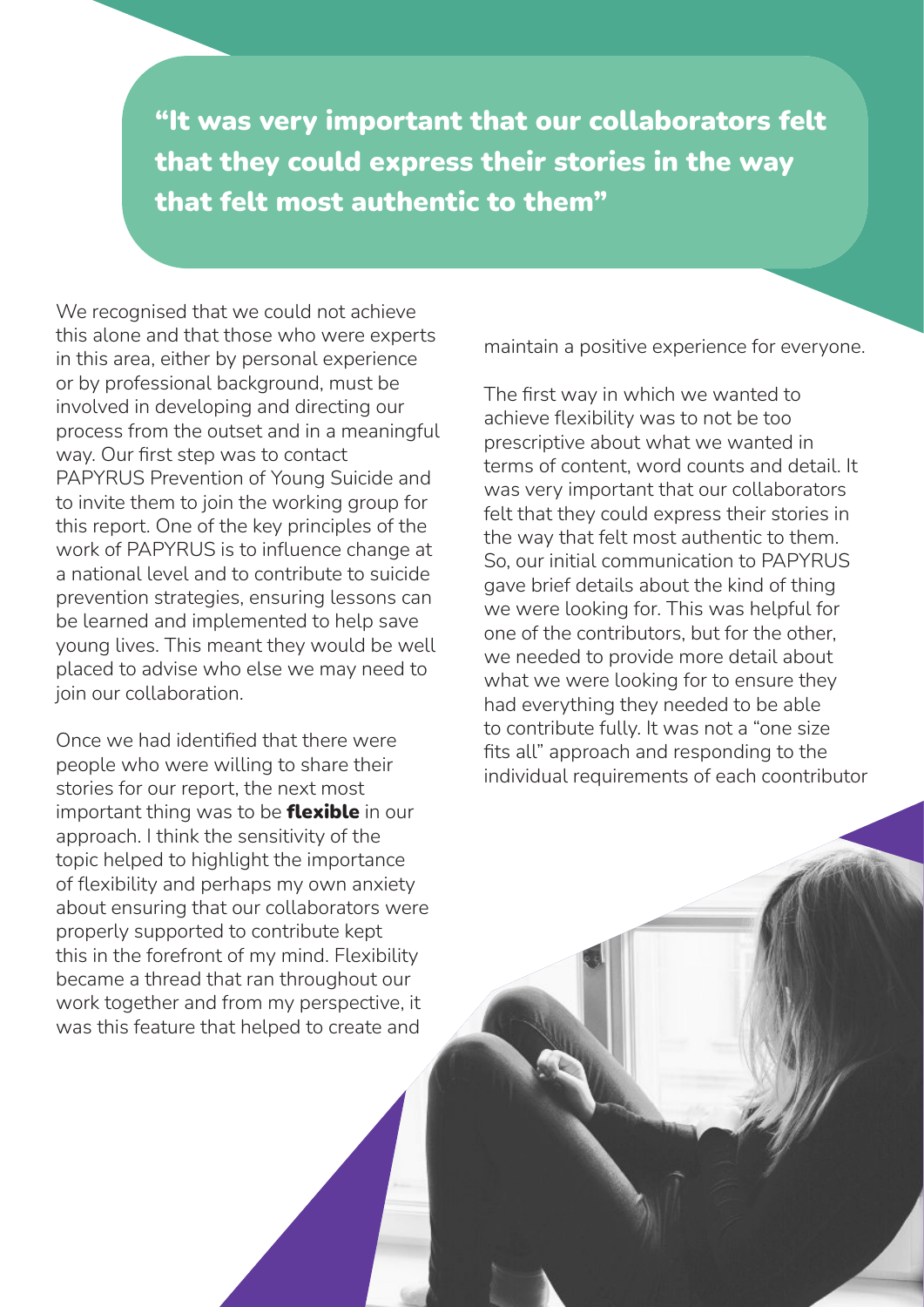was essential in achieving meaningful engagement.

**Respect** might sound like an obvious necessity, but experience has shown us that sometimes it is so obvious it is forgotten. Often when writing reports or other communications, I think people become very focused on what they want from the report and what is useful to them and can sometimes forget that those sharing their stories are giving something enormous of themselves. Sharing your experience in the public domain is brave. For us as authors of this report, I wanted to acknowledge that

## Flexibility

- Recognise that lived experience remains the experience of that individual
- Ask what way they would like to provide their story e.g. written or verbal
- Ask whether they would like support to tell their story, and consider which of the collaborators is best placed to provide this
- Consider drafting some questions to help guide people to tell their story

and to achieve a balance between having something we could use and respecting the description of life experiences provided by our contributors. In addition, we knew that our report would carry a high public profile because of media interest in mental health issues and suicide, particularly during the pandemic. It was essential that our collaborators knew that we were expecting a lot of public interest in the report so they could make an informed decision about what level of anonymity they wanted. This meant we could support them to remove identifiable details or change details to ensure they were comfortable with what was included.

In practice, this meant that NCMD did not edit what was written by our collaborators at all. When you are asking someone to write about their lived experience, everything they include is important to them. If you want something shorter or more specific, it is better to ask for answers to a list of questions and then construct a piece of prose yourself using the answers. In our piece of work, we used both of these approaches.

The first collaborator, Ray, was supported by PAPYRUS to write his story.

For the second collaborator, who wished to remain anonymous, we drafted a short list of open questions to give a bit more guidance on the kind of information we were looking for. It was important that the list was short, so it did not feel like a burden on the person answering the questions. Careful drafting of the questions means a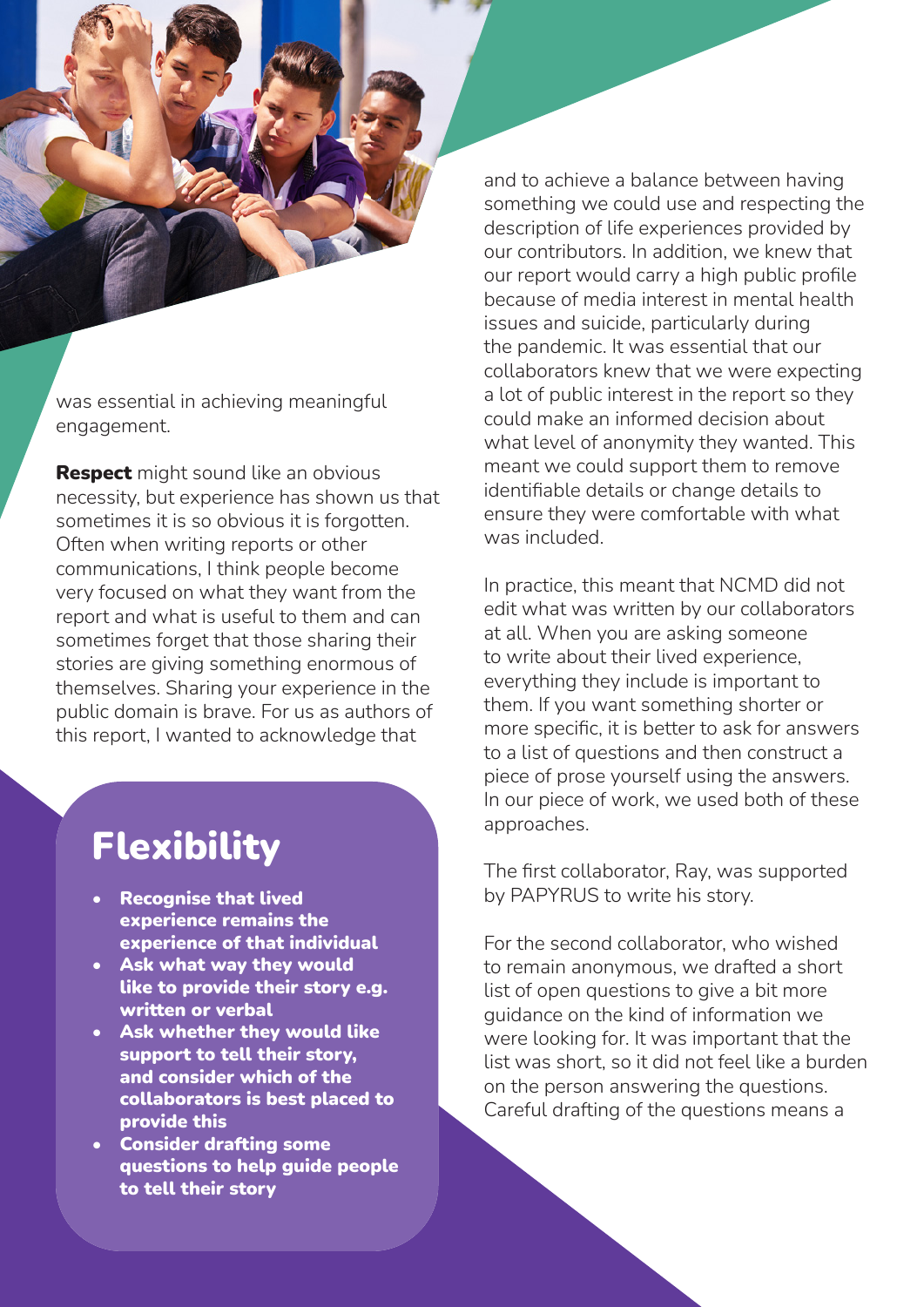"We wanted to give our collaborators the opportunity to review the report and provide their feedback in whatever way was best for them"

lot can be revealed in a few answers.

- 1. What was your life like before you started to experience challenges with your mental health? (for example, think about what you enjoyed doing? how you spent your free time? what were your dreams/ambitions?)
- 2. How did you first become aware of your mental health challenges? (for example, was there a specific event or events that happened? Was it something that happened over a period of time?)
- 3. Were you able to talk about how you were feeling with anyone? If you did, what was that experience like for you?
- 4. When you started to have suicidal thoughts, what did you do and how did you get help?
- 5. What is your life like now? (what are you doing? what are you dreams/ambitions now?)
- 6. Lastly, if you have any advice for a young person who might be going through something similar, what would it be?

Finally, when it comes to **closing the loop**, the most important thing is recognising that the involvement of your collaborators does not end when you have received what you want to include in your report. They can and should have an opportunity to review the whole report if they wish to. Not only does this provide them with the chance to see their story in the context of the whole report, but it gives them an opportunity to read the rest of the report and give their feedback and reflections on the other parts of it. This validates their experience and

acknowledges the value of their personal stories.

We wanted to give our collaborators the opportunity to review the report and provide their feedback in whatever way was best for them. The report itself contained confidential and sensitive data so we needed to ask them to sign confidentiality agreements before we could send it over. This was done by email and the report was then sent by email to PAPYRUS.

The report was shared with each volunteer, and 1:1 sessions with PAPYRUS provided an opportunity for clarification, processing and feedback. Once this had occurred, we worked to establish a date with the NCMD where we could have a shared conversation regarding the content and experience of the process.

We agreed that the best way of receiving feedback would be to arrange a video call so the collaborators could ask questions and give any comments. This was a wonderful experience from an NCMD perspective. Having the opportunity to hear their thoughts and understand what stood out to them in the report was helpful, but the most important thing was to be able to personally thank them for agreeing to share their stories in the report and to explain to them what would happen in the next few months leading up to publication of the report.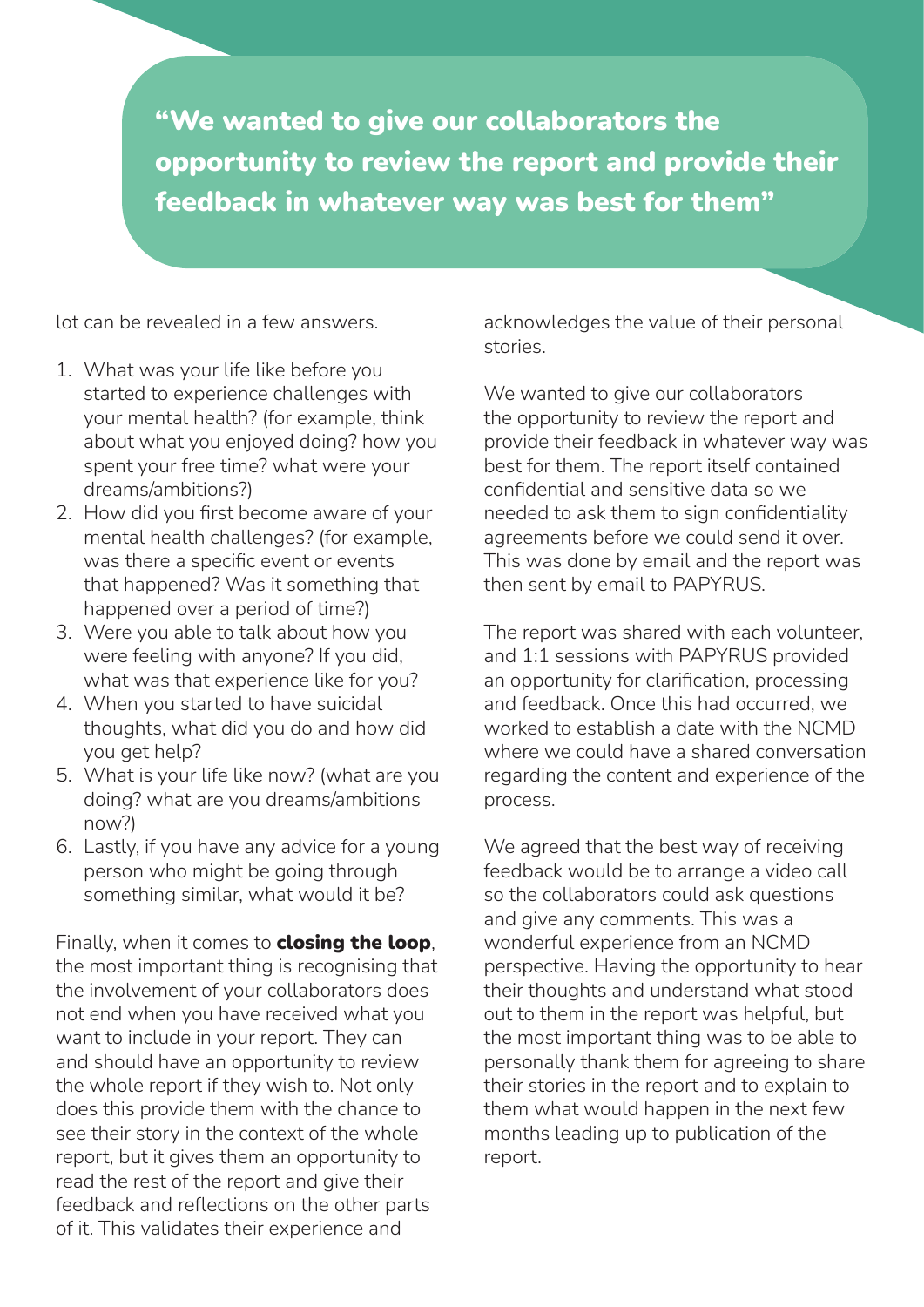#### PAPYRUS perspective: Imogen Capper, Volunteer Coordinator and Sarah Skelton, Head of Programme Development

PAPYRUS was founded on the personal experiences of loss due to suicide. Those experiences drove a prevention agenda, informed and driven by the desire for it not to happen to another family.

As organisations and professionals, we must recognise that whilst we hold knowledge and experience, we also have a position in relation to systems of power and privilege. Whether we mean to or not, in knowing this, we must proactively work on how to respond to this. In the instance of this report, we wished to ensure that a space was created to share the story behind the data, and to provide an authentic and honest narrative told by those lives that had been impacted by suicide.

We chose to work with our Volunteers who had been bereaved by suicide and experienced thoughts of suicide to show a breadth of experience in regards to the impact that suicide can have. The Volunteer Coordinator role was a key partner to the process. Through established relationships

between volunteers and the coordinator, we were able to identify volunteers who had a motivation, and willingness to share their story. Mechanisms available through the volunteer framework ensured that we were able to offer robust wellbeing support. This was an important consideration when inviting engagement on a subject that may cause emotional vulnerability.

What was important for all involved from the start was to ensure that the volunteers' stories remained their stories. As the outline intentionally wasn't prescriptive, we agreed it would be best to start at the beginning and write everything down that they were comfortable sharing and just went from there. With that, it was found that a lot of what was shared reflected what was in the report.

Having flexibility in the way in which we captured the story enabled us to meet the needs of the individuals who kindly agreed to share their story. Not knowing which method worked best required additional time, support, solution focused thinking and strong relationships to navigate the process. This was balanced against the fact that each party understood their right to

## Respect

- Remember you are asking a lot from someone to talk about difficult life experiences in the public domain
- Give them time to think about what they want to share
- Acknowledge and respect their experience and the way they choose to describe it
- Consider what level of anonymity they might want and how you can achieve it
- If they choose not to be anonymous, respect this right and ensure everyone is acknowledged accurately
- Offer them the opportunity to withdraw from the process at any time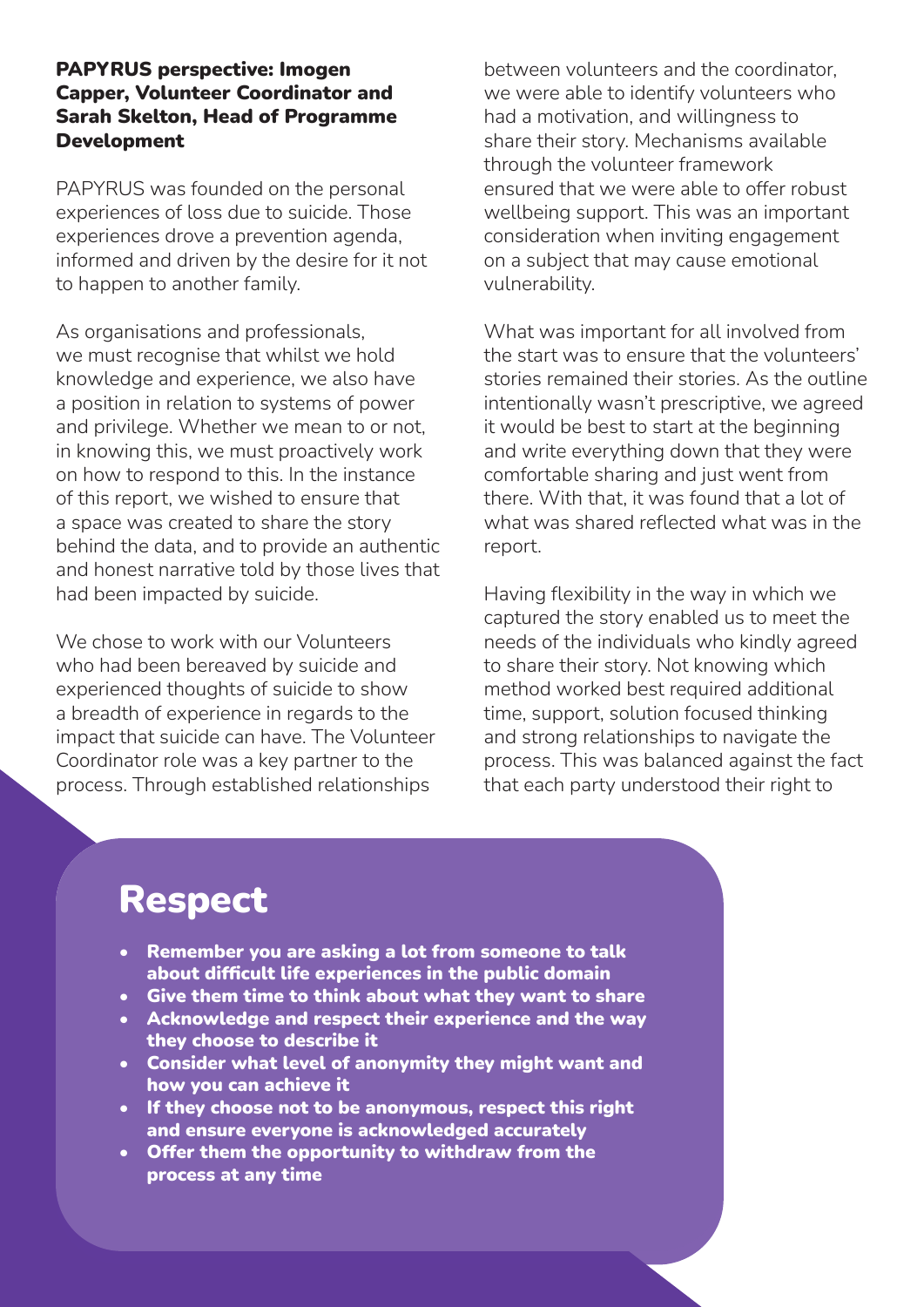withdraw from the process at any time. Managing expectations was an important consideration throughout. Negotiating an editing process of a piece where every detail is so important to the story, against a backdrop of formal reporting was not straight forward. Relationships and partnership working were key to ensuring content remained authentic to the authors and matched to the needs of the report audience.

With Ray's story in particular, it is very much the volunteer's story but there is the story of Ben within it which is why we had to be conscious of what was shared as part of this story. This is because Ben's story is part of other people's stories and experiences and therefore, we had to be mindful of what is shared to preserve anonymity and other people's experiences.

We provided the second contributor with questions to help better understand their experience, but questions can also help break down the experience to make it easier to share, as often reflecting on these experiences can be challenging.

#### Lived experience perspectives: Ray, a bereaved father of Ben, 14 years old

I was honoured to be asked to contribute to this report. It took a while for me to fully understand exactly what I was contributing to. But I have a lot of trust in PAPYRUS and will do anything I possibly can to help reduce young person's suicides. My only concern was whether I was the right person to be able to contribute.

contribute to the report, we discussed how I was going to compile my story.

I didn't want to be restricted to a word count, or only what happened to Ben, so we agreed for me to write it all and then go through an editing process and review with myself and Imogen.

I felt it was important to write about my experience and inner feelings of my suicide attempt, alongside Ben's death, and how, with these experiences I was able to help and support others.

When I presented my first draft to PAPYRUS, it was proofread and edited. It then came back to me for approval via Imogen. I wasn't entirely happy with the edit due to some things, which were very important to me, being edited out. After a long conversation with Imogen, we compromised on some things, restored some parts back into the story, and she explained to me the reasons some parts had had to be edited out or changed. This I did find very hard, but Imogen was very

When I was asked by PAPYRUS to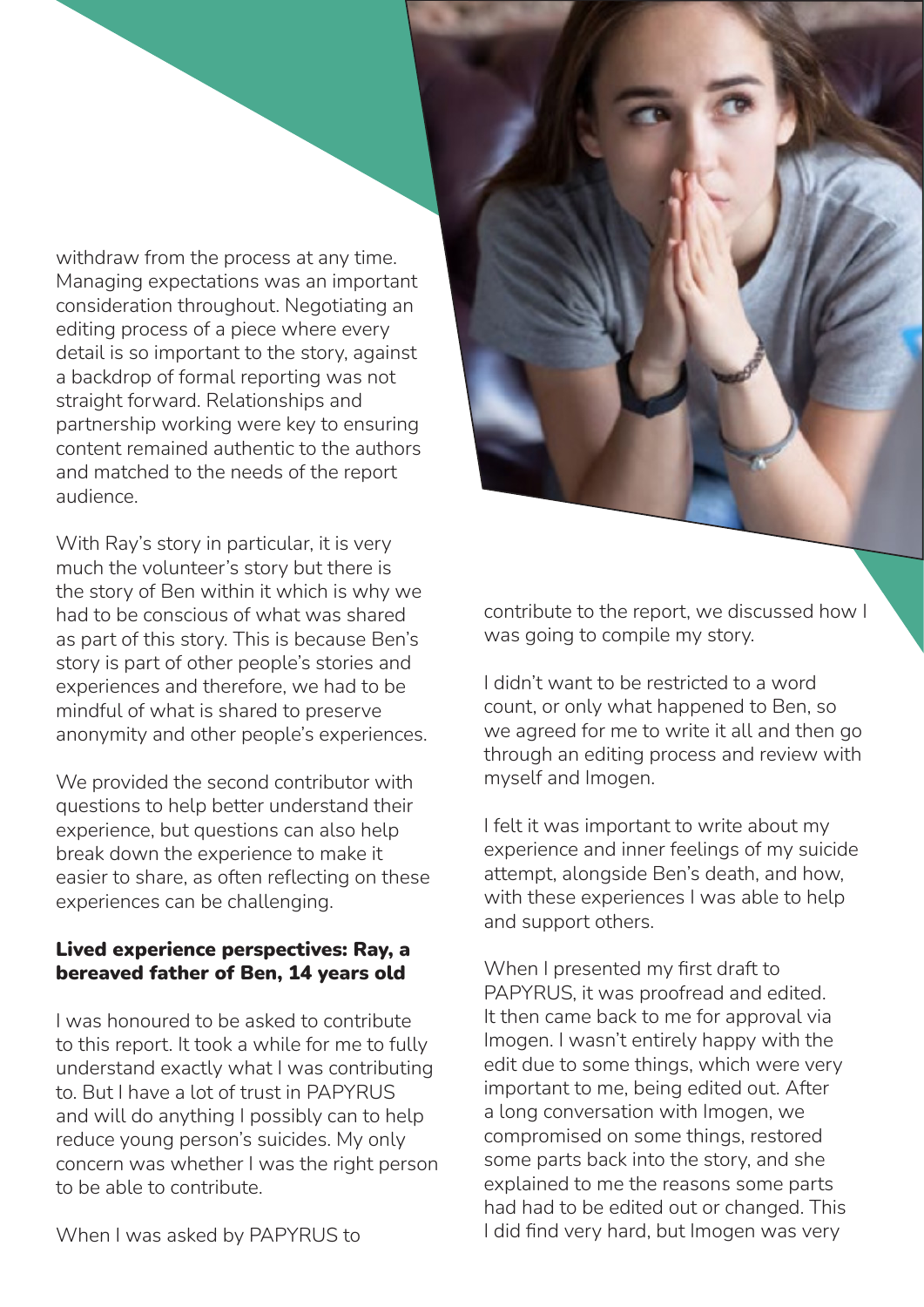understanding and empathetic, and worked with me to come to an acceptable edit.

It was very important to me that Ben's name was used, so he wasn't just anonymised and thought of as just a statistic. I needed it to be known that he was a fun, outgoing, 14-year-old boy with feelings and emotions, and with a large circle of friends and caring family, and not just written off as another troubled teen, as society often misconceives.

I don't feel that the NCMD could improve the experience. It is a tough subject that hurts and leaves people sad.

At all times I was reminded by Imo that help was available through PAPYRUS on an emotional level should I at any time require it.

I explained to my partner about the report I was asked to contribute to. She offered her full support and gave me the space on my own, over a period of a couple of weeks, to write my story. We went through it together a number of times getting things into the right order and context. At times, committing my story to paper was a very

## Closing the loop

- Give your collaborators an opportunity to review the report when it is in its final draft
- Be flexible in how you engage them in the feedback process
- Answer their questions and incorporate their feedback where possible. If you can't, clearly explain why.
- Show your appreciation with thanks and, if possible, a token such as a gift voucher
- **Explain what will happen** between the meeting and the publication date

difficult and emotional undertaking.

Since then, I have read it on a number of occasions, and it generally fills me with sadness thinking about the different impacts suicide has had on my life. At first, I wasn't going to inform Ben's mum, brother or sister about my participation in the report, as we are all at different levels of grief and emotions. I'm divorced from Ben's mum and at times the relationship is strained. But after chatting to Imogen and understanding the possible implications of the report going into the public domain, I informed my children and we all agreed they would tell Ben's mum. I had a message back from her to give me her full support.

The feedback sessions we're very helpful. The session I had with Imogen, Sarah, and Vicky gave me a chance to completely understand where my story fitted into the report.

It also gave me the opportunity to ask Vicky how the information and statistics were gathered and collated. Having read the completed draft report, I was shocked at the statistics on young people's suicides. There were no negative points in any of the feedback sessions. Overall it has been a very emotional task, but one that only good can come out of.

#### Lived experience perspectives: An anonymous young person

Although I found it difficult to think back to a time in my life that feels very distant to how I feel now, it is something that is very important to me. I was keen to do something that may potentially help people understand suicide and give someone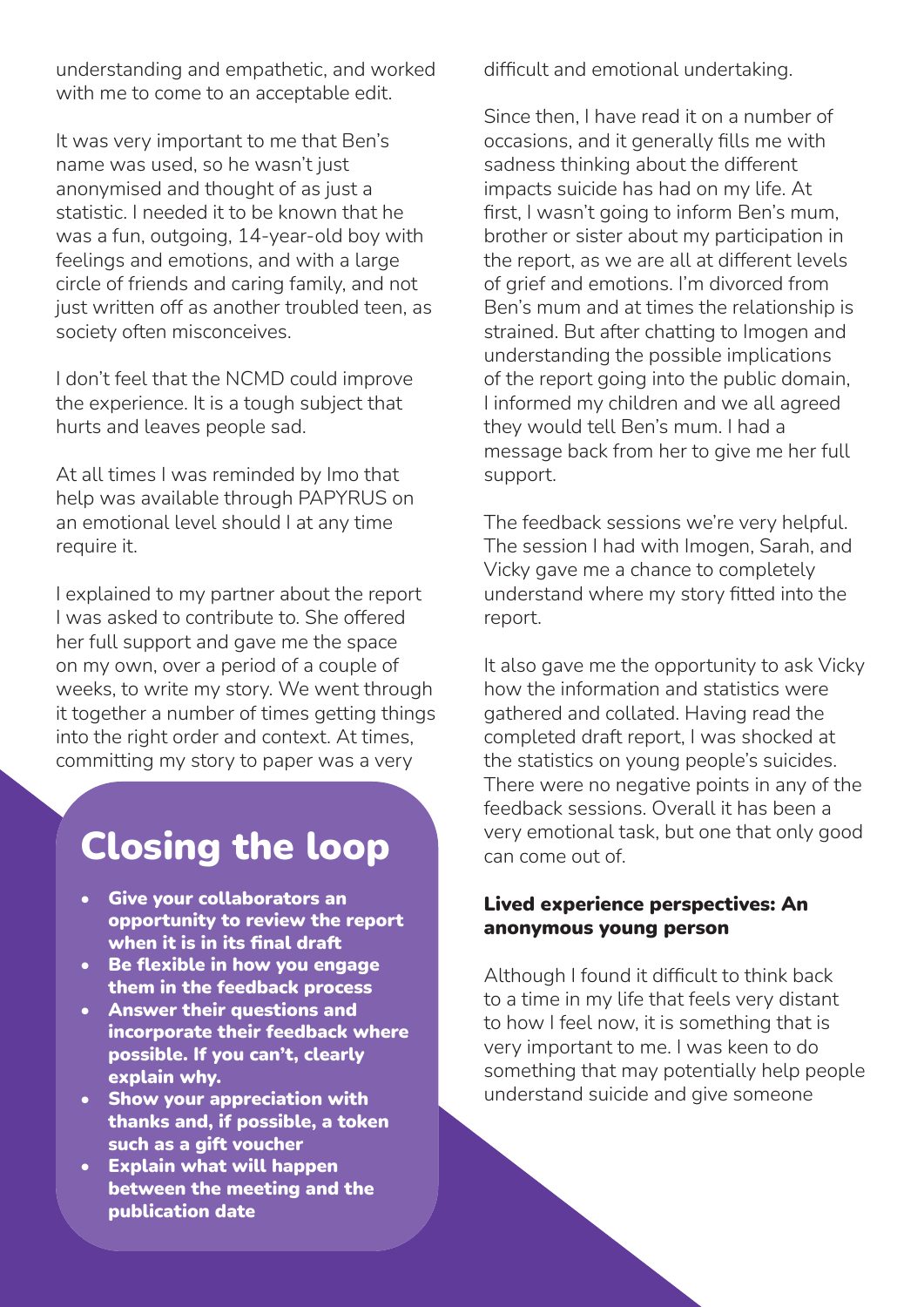# "People hear statistics – but they feel stories"

Brent Dykes, author

struggling with suicidal thoughts some comfort knowing others have felt what they feel, and perhaps hope that these thoughts can stop and life can be enjoyable again. I initially struggled when trying to put into words how I felt, but after some guidance from PAPYRUS, I found it came together naturally.

I struggled at first with the openness of the question. It felt daunting and immense, and I found myself putting off writing anything down. But after some guidance questions, it felt more manageable, and I drafted out my response. I had some worries around the content of what I was writing. I was very aware that many people reading the report may be vulnerable, and I wanted to be sensitive.

I started the process of writing by taking time to think back to when I first started experiencing problems with my mental health. Reflecting on the circumstances around this was difficult at first, and my memory of this time was fragmented and patchy. I struggled most with remembering a time before my mental health deteriorated, as it took up such a huge part of my adolescence. I began going through each question and writing bullet points, then fleshing it out once things started flowing. The questions were really helpful in getting me to think about certain points in time and made writing it far less daunting.

The feedback session was a really lovely way of putting a face to the report and

getting a sense of the report as a whole and the huge collaborative aspect of it. It felt like I had contributed to something really important, and I am really grateful of the opportunity to share my story.

#### **Conclusions**

Reports can tell us the numbers and what that says about the problem we are trying to address, and that is very important, but including personal stories of people with lived experience enhances the data and this is often what people remember most.

Including personal stories in our reports is one of the things that really drives people to change things, but to do this in a meaningful way means following a few simple principles: collaboration, flexibility, respect and closing the loop. Understanding your request from the point of view of the person receiving it and thinking about their experience of collaborating with you ensures a positive and rewarding experience for everyone.